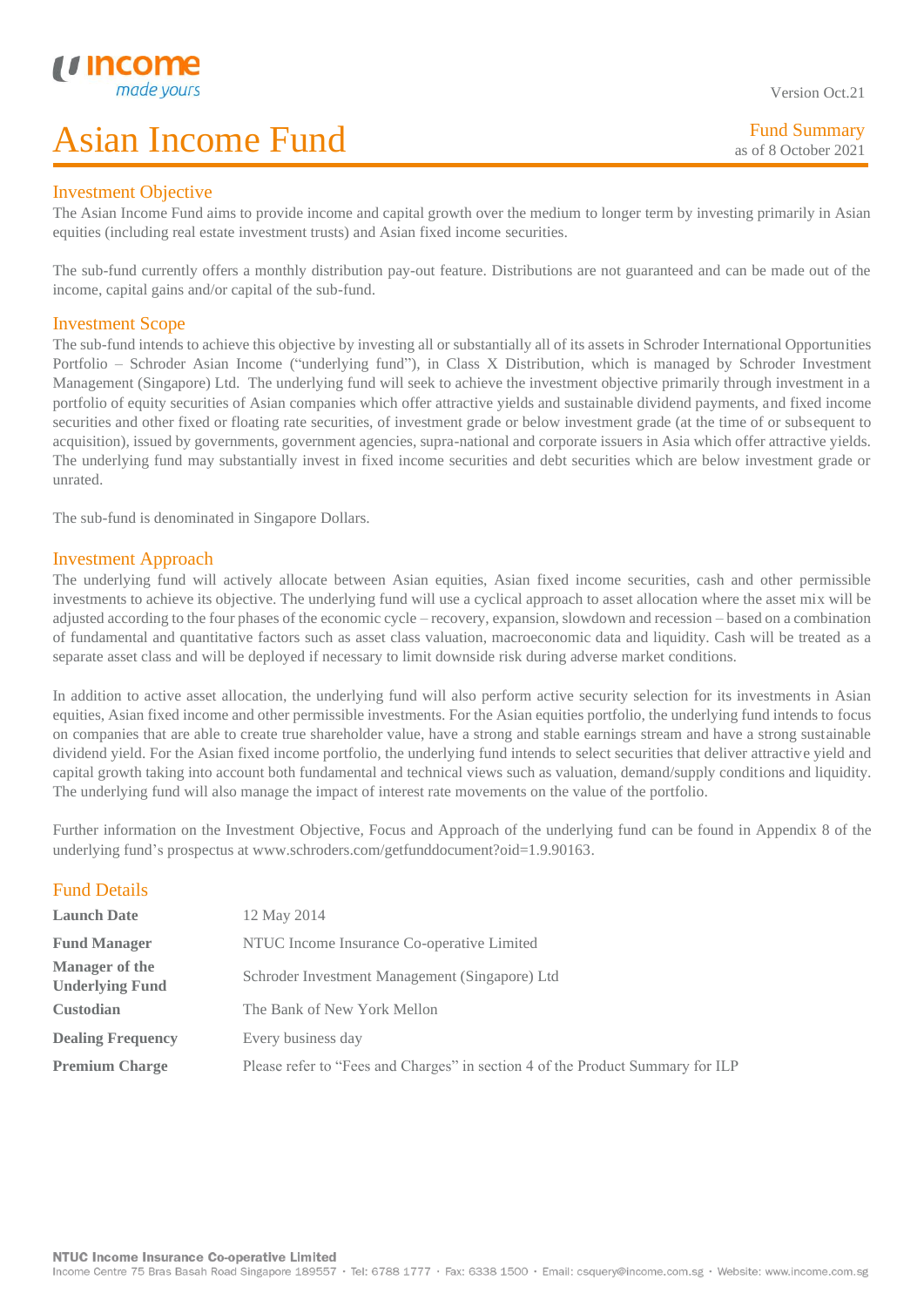U Incor

Version Oct.21

| <b>Annual Management Fee</b>     | 1.25% p.a., which includes management fee charged by the investment manager of the Schroder Asian<br>Income Fund. The Annual Management Fee is not guaranteed and may be reviewed from time to<br>time. However, it shall not exceed 2.0% of the sub-fund balance at any point in time.                                                                                                                                                                                                                                                    |
|----------------------------------|--------------------------------------------------------------------------------------------------------------------------------------------------------------------------------------------------------------------------------------------------------------------------------------------------------------------------------------------------------------------------------------------------------------------------------------------------------------------------------------------------------------------------------------------|
| <b>Inclusion in CPFIS</b>        | N.A.                                                                                                                                                                                                                                                                                                                                                                                                                                                                                                                                       |
| <b>CPFIS Risk Classification</b> | N.A.                                                                                                                                                                                                                                                                                                                                                                                                                                                                                                                                       |
| <b>Structure</b>                 | Single Fund                                                                                                                                                                                                                                                                                                                                                                                                                                                                                                                                |
| <b>Benchmark</b>                 | The Asian Income Fund is neither constrained to nor is it targeting any specific benchmark. However,<br>as an indication of the performance of such a strategy, investors can consider the performance of a<br>reference benchmark comprising 50% MSCI AC Asia Pacific ex Japan Net and 50% JP Morgan Asia<br>Credit Index (SGD Hedged).                                                                                                                                                                                                   |
| <b>Subscription Method</b>       | Cash / SRS                                                                                                                                                                                                                                                                                                                                                                                                                                                                                                                                 |
| <b>Financial Year End</b>        | 31 December                                                                                                                                                                                                                                                                                                                                                                                                                                                                                                                                |
| <b>Distribution</b>              | The sub-fund offers a monthly pay-out feature, with historical distribution of 4.50-6% of the net asset<br>value per annum. The declaration date is set on the $2nd$ last working day of the month. If these dates<br>fall on a weekend/public holiday, the last business day before these dates will be taken as the<br>declaration date. The declaration date is subject to review and the distribution dates are stated in our<br>website. The Manager has the sole discretion to determine the rate and frequency of the distribution. |
|                                  | The Manager intends to pay the distribution within 45 days from the declaration date. The<br>distributions are not guaranteed and can be made out of the income, capital gains and/or capital of the<br>sub-fund. Past payout yields do not represent future payout yields. The sub-fund is not a capital<br>guaranteed fund, i.e. the amount of capital invested or return received is not guaranteed.                                                                                                                                    |
|                                  | The default option for distribution is to reinvest them into the sub-fund. If a policyholder wants to<br>encash the distribution, he must notify the Manager in writing at least 30 days before the Declaration<br>Date. Any distribution below S\$50 has to be reinvested and encashment is not allowed. Any<br>distribution payable for investment bought using SRS monies, if applicable, will also be reinvested.                                                                                                                      |

### Past Performance (as of 30 June 2021)

|                               |      |      |            |      |      | <b>Since</b><br>1-month 3-month 6-month 1-year 3-year $5$ -year $10$ -year inception |
|-------------------------------|------|------|------------|------|------|--------------------------------------------------------------------------------------|
| <b>Asian Income Fund</b> 0.61 | 1.84 | 6.58 | 16.17 5.56 | 4.86 | N.A. | 4.94                                                                                 |
|                               |      |      |            |      |      |                                                                                      |

The returns are calculated using bid-to-bid prices, in Singapore dollar terms, with dividends and distributions reinvested.

^Returns above one year are annualised. Past performance is not indicative of future performance. Fees & charges payable through deduction of premium or cancellation of units are excluded from this calculation.

## Fund Manager

NTUC Income Co-operative Limited is the Investment Manager of the sub-fund. Schroder Investment Management (Singapore) Ltd is the manager of the underlying fund.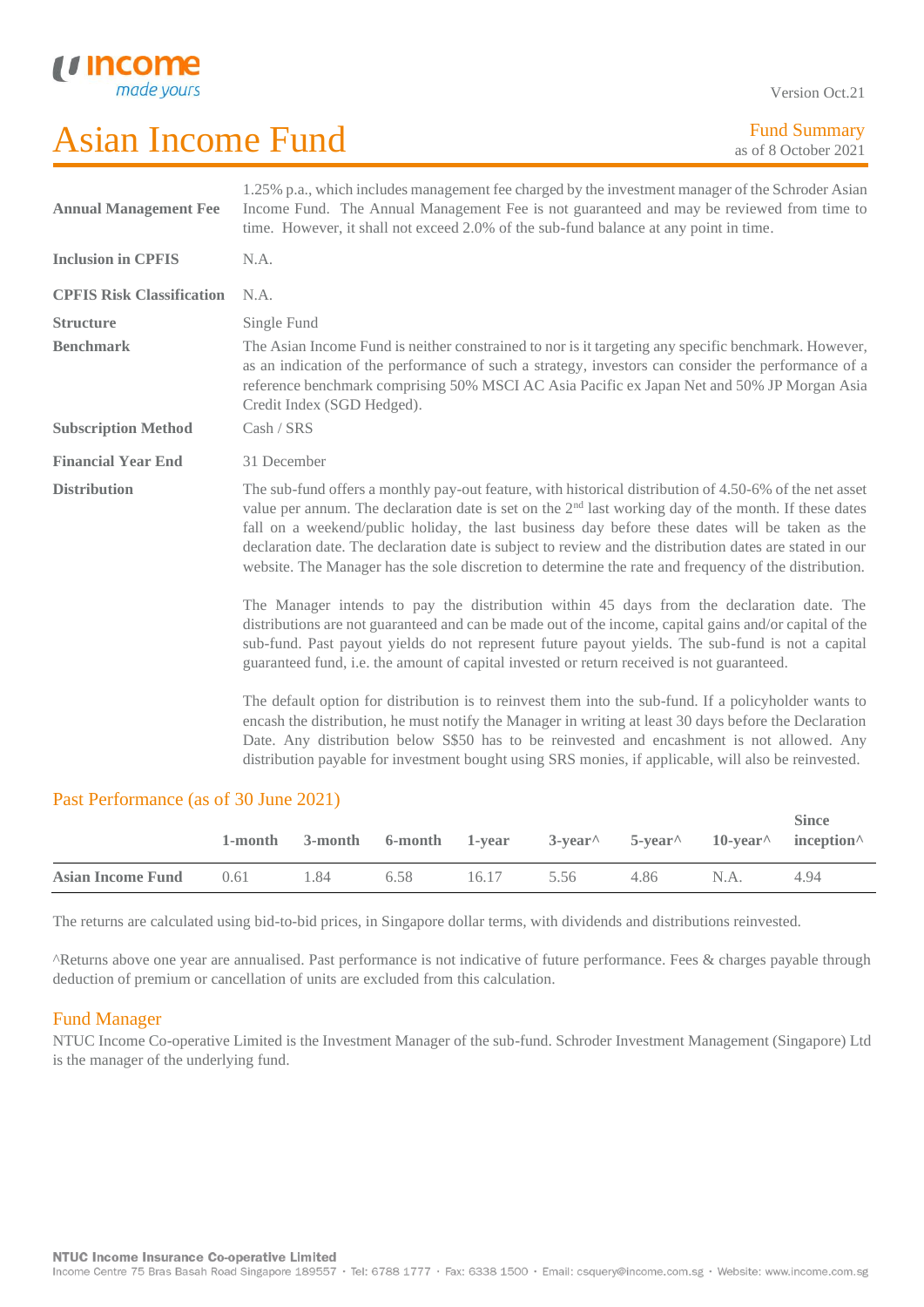Version Oct.21

Fund Summary as of 8 October 2021

### **NTUC Income Insurance Co-operative Limited (Income)**

Income was established in 1970 to make essential insurance accessible to all Singaporeans. Today, Income is the leading composite insurer in Singapore offering life, health and general insurance. Our wide network of financial advisers and partners provide valueadded financial advisory that complements today's digital-first landscape, offering insurance products and services that serve the protection, savings and investment needs of customers at different stages and across all segments of society.

As of 31 December 2020, Income had S\$45.91 billion in assets under management. Our financial strength and diversified investment portfolio are reflected by our strong credit ratings and predicated on our core investment philosophy of value, prudence and discipline.

### **Schroder Investment Management (Singapore) Ltd (Schroder)**

Schroder is incorporated in Singapore and regulated by Monetary Authority of Singapore. Schroder has been managing collective investment schemes and discretionary funds since 1992 and it is part of the Schroder group ("Schroders"). Schroders is a leading global asset management company, whose history dates back over 200 years. The group's holding company, Schroders Plc is and has been listed on the London Stock Exchange since 1959. Assets under management totalled £574.4 billion (as of 31 December 2020). Schroders' aim is to apply their specialist asset management skills in serving the needs of their clients worldwide. With one of the largest networks of offices of any dedicated asset management company, and over 568 investment professionals covering the world's investment markets, they offer their clients a comprehensive range of products and services.

## Risks

L

### **Key Risks**

Income's ILP sub-funds are intended for long-term investment, it is not suited for any short-term speculation. You should not expect to obtain any short-term gains from investing in Income's ILP sub-funds. It is important that your investment suit your risk appetite. You may wish to consult your financial adviser before investing in any ILP sub-fund.

The securities and instruments in which the sub-fund may invest are subject to market fluctuations and other risks inherent in such investments and there can be no assurance that any appreciation in value will occur.

You should be aware that past performance is not indicative of future performance. The value of the units may rise or fall as the performance of the sub-fund changes.

The risk factors may cause you to lose some or all of your investments. A description of the major risks is provided below. This is not an exhaustive list of risks.

### **Market and Credit Risks**

You are exposed to market risks. The value of investments by the underlying fund may go up and down due to changing economic, political or market conditions, or due to an issuer's individual situation.

You are exposed to currency risk. Changes in exchange rates between currencies or the conversion from one currency to another may cause the value of the underlying fund's investments to diminish or increase. Currency exchange rates may fluctuate significantly over short periods of time.

You are exposed to credit risks. The underlying fund is subject to the risk that some issuers of debt securities and other investments made by the underlying fund may not make payments on such obligations. Further, an issuer may suffer adverse changes in its financial condition that could lower the credit quality of a security, leading to greater volatility in the price of the security and in the value of the underlying fund. A change in the quality rating of a security can also affect the security's liquidity and make it more difficult to sell.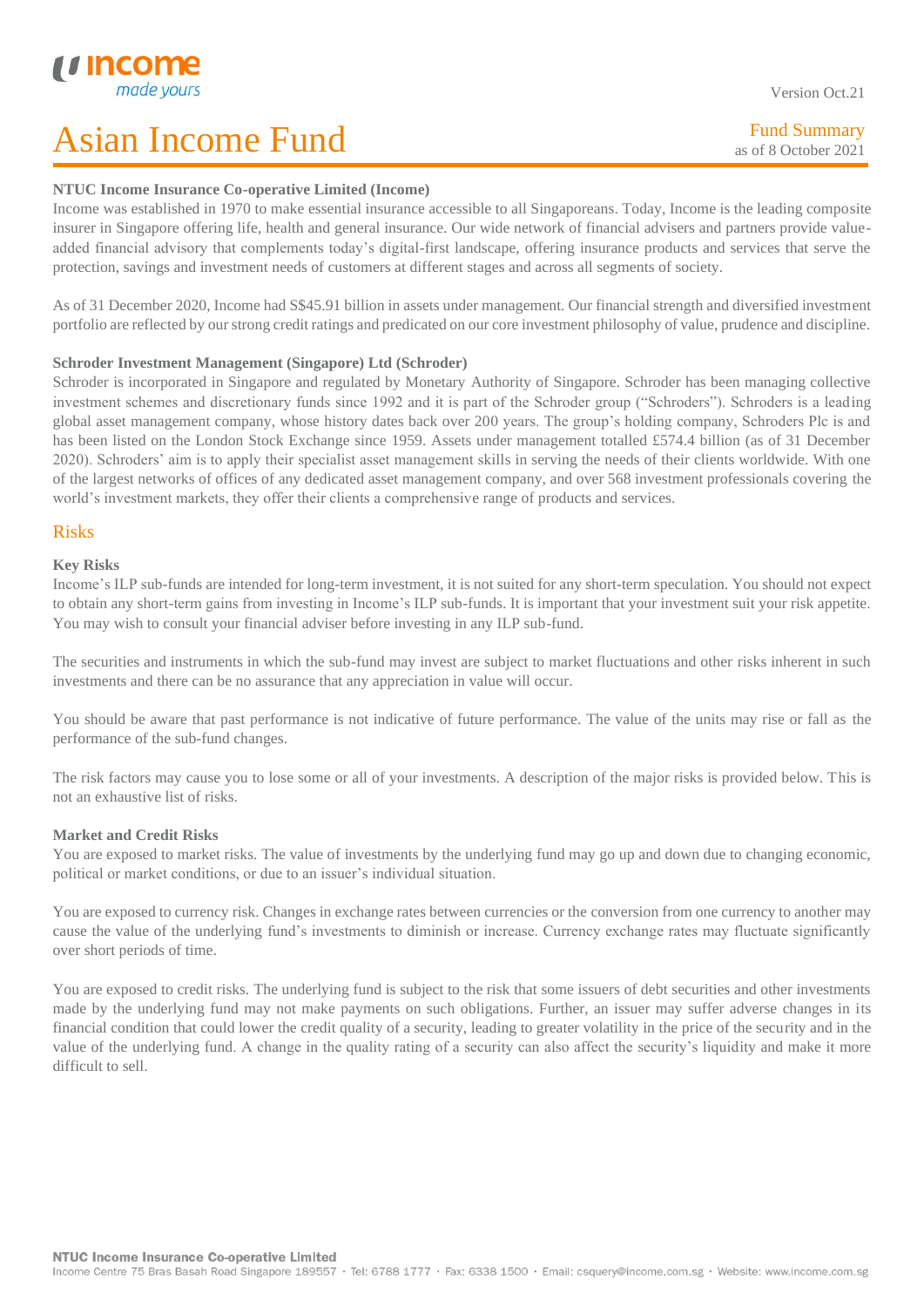#### Version Oct.21

Fund Summary as of 8 October 2021

### L **Liquidity Risks**

You are exposed to liquidity risks. There is no secondary market for the sub-fund. All redemption requests should be made to the Manager. In exceptional circumstances, the sub-fund's investment in the underlying fund may not be readily redeemable.

### **Product-Specific Risks**

You are exposed to risks relating to investment grade, below investment grade and unrated debt securities. There is a risk that investment grade securities that the underlying fund invests in may be downgraded due to adverse market conditions. In the event of a down-grading of the credit rating of a security or an issuer relating to a security that the underlying fund invests in, the value of the sub-fund may be adversely affected. The underlying fund may invest in debt securities below investment grade which are generally accompanied by a higher degree of counterparty risk, credit risk and liquidity risk than higher rated, lower yielding securities. Investment in unrated debt securities may be subject to risks similar to those associated with below investment grade debt securities. You are exposed to risk relating to distributions. The manager of the underlying fund has the absolute discretion to determine whether a distribution is to be declared. The manager also reserves the right to review and make changes to the distribution policy from time to time. Where the income generated by the underlying fund is insufficient to pay distributions as declared, the manager of the underlying fund may at its discretion make such distributions out of the capital of the sub-fund. In circumstances where distributions are paid out of the capital of the underlying fund, the net asset value of the underlying fund will be reduced.

You are exposed to emerging markets and frontier risk. Emerging markets, and especially frontier markets, generally carry greater political, legal, counterparty and operational risk.

You are exposed to financial derivatives risks. The underlying fund may use financial derivatives for hedging and/or efficient portfolio management purposes. The use of futures, options, warrants, forwards, swaps or swap options involves increased risk. These instruments are highly volatile and their market values may subject to wide fluctuations. The underlying fund's ability to use such instruments successfully depends on the manager's ability to accurately predict movements in stock prices, interest rates, currency exchange rates or other economic factors and the availability of liquid markets. If the manager's predictions are wrong, or if the derivatives do not work as anticipated, the underlying fund could suffer greater losses than if the underlying fund had not used the derivatives. The global exposure of the underlying fund to financial derivatives or embedded financial derivatives will be calculated using the commitment approach and in accordance with provisions of the Code on Collective Investment Schemes. The manager will ensure that the risk management and compliance procedures are adequate and have been or will be implemented and that it has the necessary expertise to manage the risk relating to the use of financial derivatives.

You are exposed to risks associated with the Stock Connect. The underlying fund may invest in China A-Shares directly via the Stock Connect as further described in section (A) of the Annex to the underlying fund's prospectus.

You are exposed to risks specific to China. Changes in China's political, social or economic policies may significantly affect the value of the underlying fund's investments. China's tax law is also applied under policies that may change without notice and with retrospective effect.

You are exposed to onshore Renminbi currency risk. Currency control decisions made by the Chinese government could affect the value of the underlying fund's investments and could cause the sub-fund to defer or suspend redemptions of its shares.

You are exposed to equity risk. The underlying fund may invest in shares and other equity securities and their derivatives which are subject to market risks that historically have resulted in greater price volatility than that experienced by bonds and other fixed income securities. The underlying find may also invest in convertible instruments which may be converted into equity. A convertible instrument tends to yield a fairly stable return before conversion but its price usually has a greater volatility than that of the underlying equity.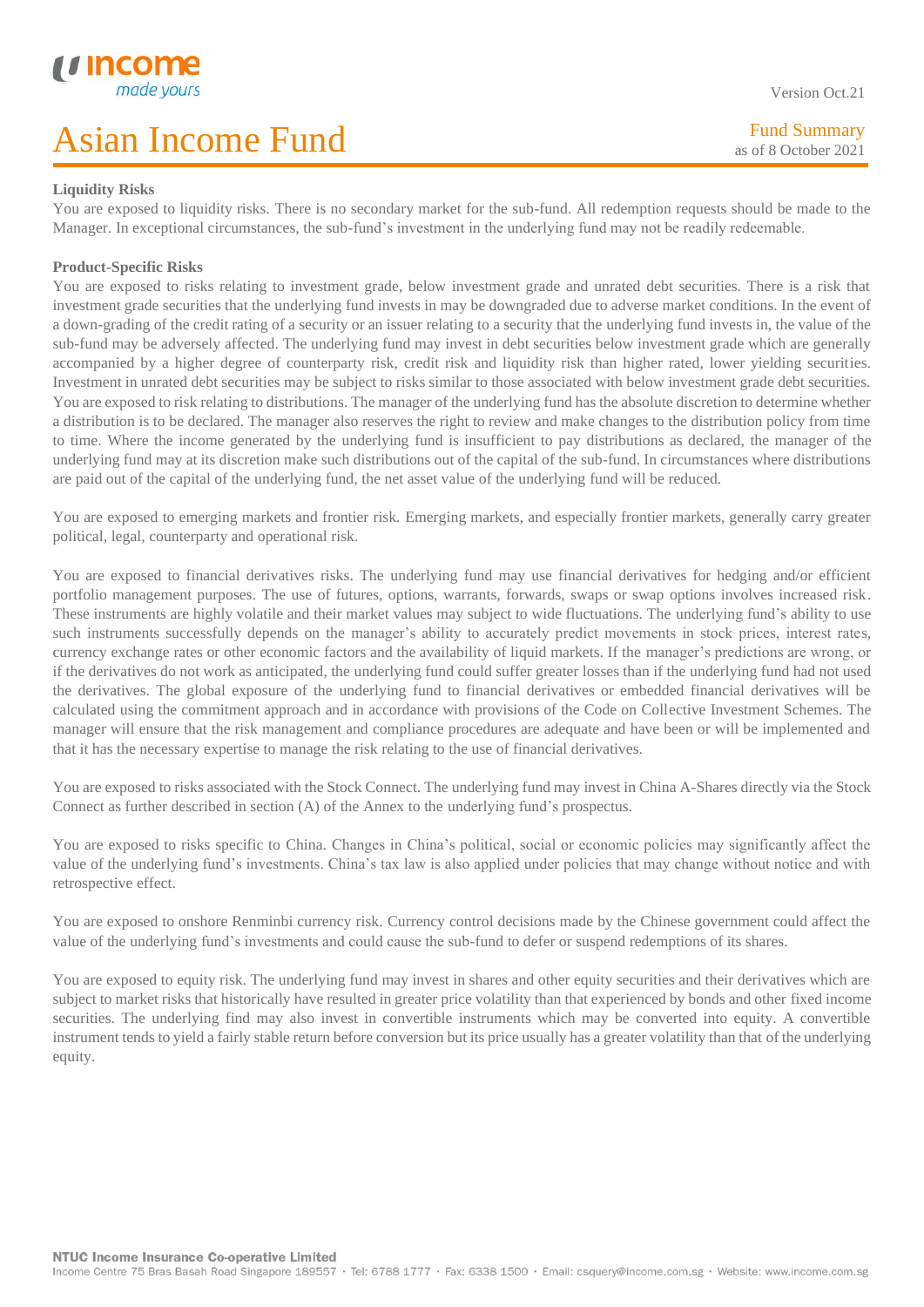Version Oct.21

You are exposed to risk associated with the China Interbank Bond Market. The underlying fund may invest in the China Interbank Bond Market via the Bond Connect which is subject to regulatory risks and various risks such as volatility risk, liquidity risk, settlement and counterparty risk.

For details on the specific risks of investments in Schroder Asian Income Fund, please refer to section IX "Risks, Financial Derivative Instruments, Risk Management Process and Supplementary Information" of the underlying fund's prospectus.

## Expense and Turnover Ratio

### **Asian Income Fund**

L

|                        | <b>Expense Ratio</b> Turnover Ratio |           |
|------------------------|-------------------------------------|-----------|
| As of 31 December 2020 | 1.45%                               | 9.70%     |
| As of 31 December 2019 | 1.45%                               | $12.21\%$ |

**Schroder International Opportunities Portfolio-Schroder Asian Income** 

|                        | <b>Expense Ratio</b> | <b>Turnover Ratio</b> |
|------------------------|----------------------|-----------------------|
| As of 31 December 2020 | 1.44%                | 65.57%                |
| As of 31 December 2019 | 1.44%                | 38.23%                |

Expense ratio does not include (where applicable) charges for insurance coverage, brokerage and other transaction costs, performance fee, foreign exchange gains or losses, front or back end loads arising from the purchase or sale of collective investment schemes and tax deducted at source or arising out of income received.

## Soft Dollar Commission or Arrangement

#### **Income**

The Manager does not retain for its own account, cash or commission rebates arising out of transactions executed in or outside Singapore. The Manager also does not receive soft dollars for the sub-fund.

### **Schroder**

In the management of the underlying fund, Schroder may accept soft dollar commissions from, or enter into soft dollar arrangement with, stockbrokers who execute trades on behalf of the underlying fund and the soft dollars received are restricted to the following kinds of services:

- i. Research and price information;
- ii. Performance measurement;
- iii. Portfolio valuations; and
- iv. Analysis and administration services.

Schroder may not receive or enter into soft dollar commissions or arrangements unless (a) such soft dollar commissions or arrangements shall reasonably assist Schroder in their management of the underlying fund, (b) best execution is carried out for the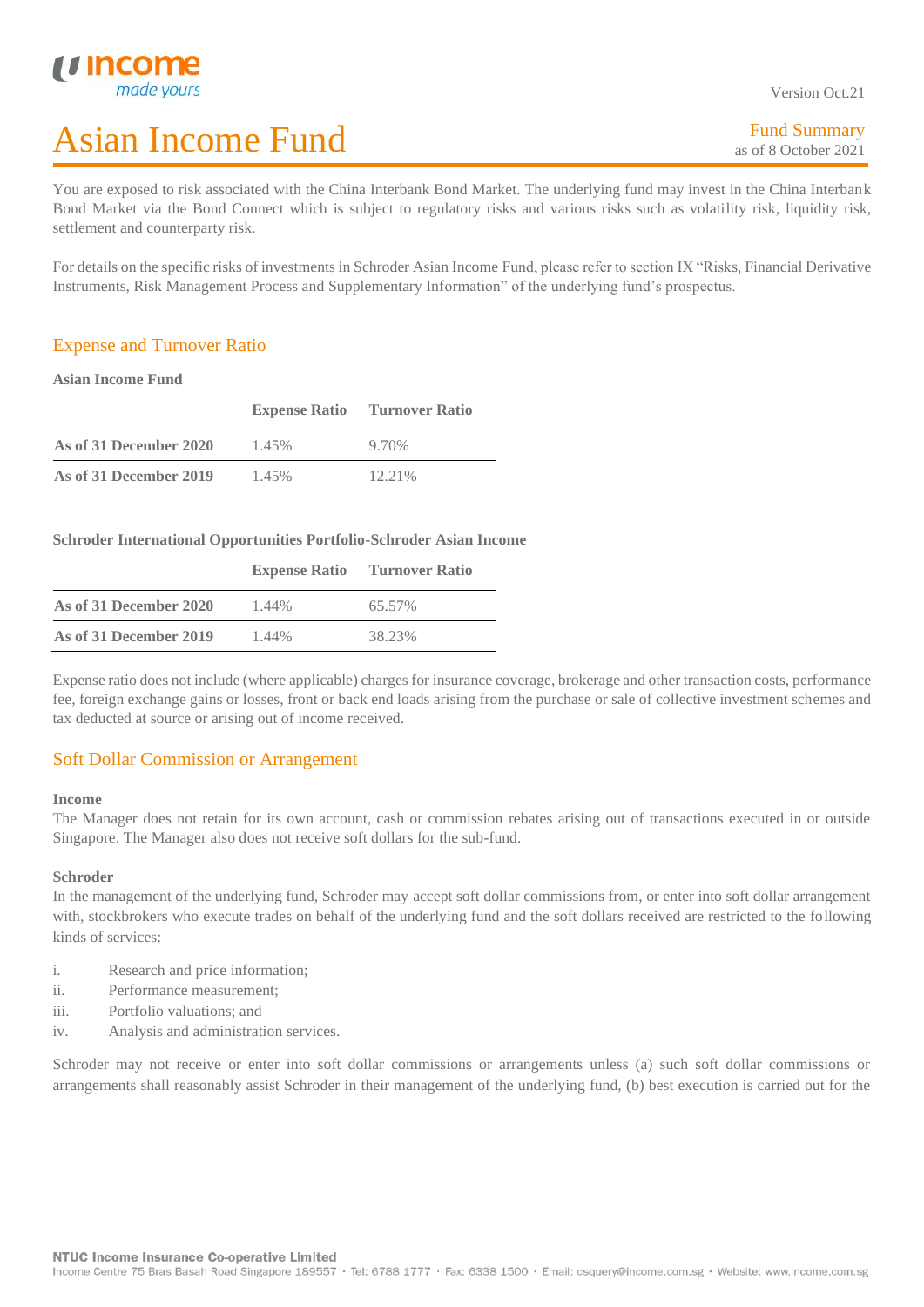transactions, and (c) that no unnecessary trades are entered into in order to qualify for such soft dollar commissions or arrangements. Schroder shall not receive goods and services such as travel, accommodation and entertainment.

## Conflicts of Interest

#### **Income**

L

As the Manager of various ILP sub-funds and insurance funds, we may from time to time have to deal with competing or conflicting interests between these sub-funds/insurance funds. However, we will use all reasonable endeavours to act fairly and in the best interest of the sub-fund. We will conduct all transactions with or for the sub-fund on an arm's length basis. The Manager has in place policies and procedures to monitor and mitigate conflicts of interests which may arise in the management of these sub-funds. We believe that these policies and procedures are reasonably designed to ensure that portfolio management decisions are made in the best interest of the sub-fund and each sub-fund is treated fairly, regardless of the existence of any conflict.

### **Schroder**

Schroder may from time to time have to deal with competing or conflicting interests between the other unit trusts which are managed by Schroder and the underlying fund. For example, Schroder may make a purchase or sale decision on behalf of some or all of their other unit trusts without making the same decision on behalf of the underlying fund, as a decision whether or not to make the same investment or sale for the underlying fund depends on factors such as the cash availability and portfolio balance of the underlying fund. However Schroder will use reasonable endeavours at all times to act fairly and in the interests of the underlying fund. In particular, after taking into account the availability of cash and the relevant investment guidelines of the other unit trusts managed by Schroder and the underlying fund, Schroder will endeavour to ensure that securities bought and sold will be allocated proportionately as far as possible among the underlying fund and the other unit trusts managed by Schroder.

The factors which Schroder will take into account when determining if there are any conflicts of interest as described above include the assets (including cash) of the underlying fund as well as the assets of the other unit trusts managed by the Schroder. To the extent that another unit trust managed by Schroder intends to purchase substantially similar assets, Schroder will ensure that the assets are allocated fairly and proportionately and that the interests of all investors are treated equally between the underlying fund and the other unit trusts.

Associates of the trustee for the underlying fund may be engaged to provide financial, banking or brokerage services to the underlying fund or buy, hold and deal in any investments, enter into contracts or other arrangements with the trustee and make profits from these activities. Such services to the underlying fund, where provided, and such activities with the trustee, where entered into, will be on an arm's length basis.

## Other Parties

The auditor of this sub-fund is KPMG LLP. Please note that financial results ending 31 December of each year will be audited.

## Material Information

### **Dilution and dilution adjustment of the underlying fund**

The underlying fund is single priced and may suffer a reduction in value as a result of the transaction costs incurred in the purchase and sale of its underlying investments and the spread between buying and selling prices of such investment caused by subscriptions, redemptions and/or switching in and out of the underlying fund. This is known as "dilution". In order to counter this and to protect unit holders' interest, the manager of the underlying fund will apply "dilution adjustment" as part of its daily valuation policy. This will mean that in certain circumstances the manager of the underlying fund (if in the manager's opinion in good faith it is in the interest of unit holders to do so) will make adjustments in the calculations of the net asset value per unit of the underlying fund, to counter the impact of dealing and other costs on occasions when these are deemed to be significant. Further information on dilution and dilution adjustment can be found on section XXI "Other Material Information" of the underlying fund's prospectus.